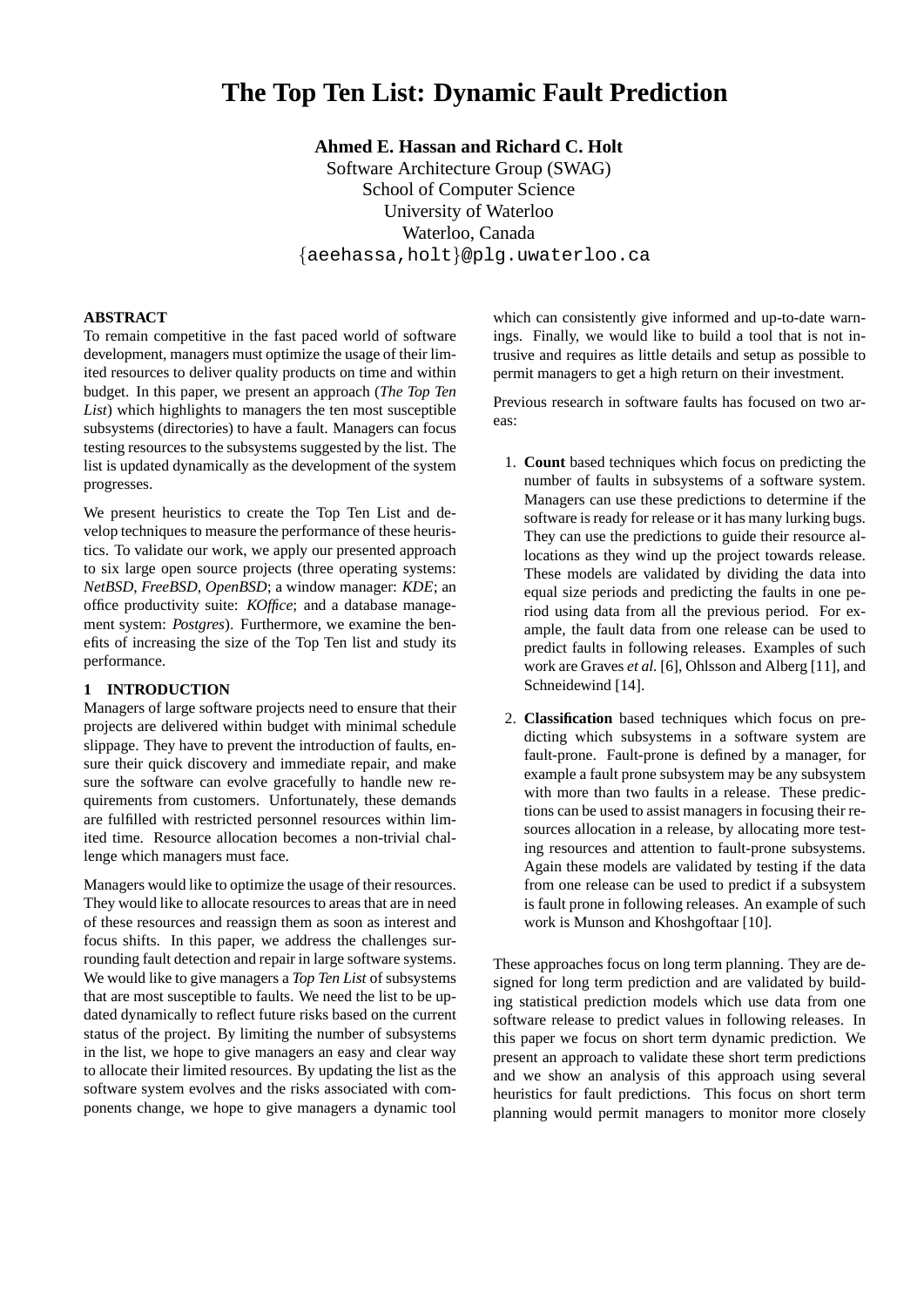the development and testing processes instead of simply depending on long term planning which tends not to react well to varying competitive market pressures over the lifetime of a software system.

We focus on predicting the subsystem that are most likely to contain a fault in the near future, in contrast to count based techniques which focus on predicting an absolute count of faults in a system over time, or classification based techniques which focus on predicting if a subsystem is fault prone or not. For example, even though a subsystem may not be fault prone and may only have a few number of predicted faults, it may be the case that a fault will be discovered in it during the next few days or weeks. Or in another case, even though a fault counting based technique may predict that a subsystem has a large number of faults, they may be dormant faults that are not likely to cause concerns in the near future. If we were to draw an analogy to our work and rain prediction, our prediction model focuses on predicting the areas that are most likely to rain in the next few days. The predicted rain areas may be areas that are known to be dry areas (*i.e.* not fault prone) and may be areas which aren't known to have large precipitation values (*i.e.* low predicted faults).

The predictions are presented to managers as a list of the Top Ten most likely subsystems to have faults. That list is modified over time as new files are modified within a subsystem or as new faults are discovered and fixed. To validate the quality of our predictions, we borrow concepts from the vast literature of caching – file system and web proxy caching. In particular, we use the idea of *Hit Rate* traditionally used to determine the quality of caching systems. A high Hit Rate indicates that the Top Ten list is performing well and subsystems with recently discovered faults had been already present in the list. Moreover, we present new metrics – *Average Prediction Age* – to measure the practical benefits of predictions in the Top Ten list. A prediction that warns of a fault occurring within a couple of hours is not as valuable as a prediction that warns of a fault a couple of weeks before its occurrence. A prediction that warns of a fault occurring within a couple of years and misses predicting more recent faults is not valuable either.

#### **Organization of Paper**

The paper is organized as follows. Section 2 introduces the motivation behind our work and explains the concepts of *Hit Rate* and *Average Prediction Age*. We use both concepts to evaluate and compare different fault prediction heuristics presented in this paper. In Section 3, we present several heuristics to build the Top Ten List based on various characteristics. Then in Section 4, we present short introductions to each of the six open source systems used in our case study. In Section 4, we measure the performance of the proposed heuristics by analyzing the development history of the studied software systems using the *Hit Rate* and *Average Prediction Age* concepts introduced earlier. Later in Section 6 we analyze the performance benefits of increasing the size of the proposed Top Ten list. In Section 7, we discuss our results and address shortcomings and challenges we uncovered in our approach. Section 8 showcases related work in the fault prediction literature. Finally, section 9 summarizes our results and presents plans for future work.

### **2 MOTIVATION**

To cope with a large number of tasks at hand, managers are always in search of a silver bullet that would give them a list of issues to focus their limited resources on. Hence, the idea of the Top Ten list. The Top Ten list is a list of the top ten subsystems which are most susceptible to have a fault appear in them in the near future. Managers can use this list to focus their limited resources and maximize their resource usage.

The inspiration of the idea of Top Ten list comes from the idea of a resource cache. Previously, caching has been proposed to solve many problems associated with limited resources and latency associated with acquiring them. In the file system domain, caching is used to store previously used files in memory so future requests to these files would be fulfilled from memory instead of accessing the hard drive which is much slower than memory. The same ideas and concepts have been applied to database and web systems.

Conceptually, a cache is used to store a limited number of resources for cheap access. Heuristics employed by the cache system determine which resources to store, usually based on the probability that the resource will be accessed in the near future. For example, in a file system cache it is expected that a file that was accessed recently will be accessed again within the next few minutes. By storing this file in the cache, consecutive accesses will be much faster as they won't require slow disk access. Unfortunately, a cache is usually a limited resource. For example memory is much smaller than a hard drive, or a web proxy server is much smaller than the whole Internet. Thus cache replacement heuristics are used to decide which resources should stay in the cache and which ones should be evicted to store new cacheable resources.

We believe the same idea can be adopted for deciding which subsystems are most susceptible to having a fault in the near future. A manager of a project can only focus on a limited number of resources. These limited resources can be thought off as the cache system size. Cache heuristics can be developed to determine which subsystems are no longer susceptible to a fault and which are still susceptible to a fault. For example, research has shown that previous faults in a subsystem are good indicator of future faults [5]. One heuristic would build the Top Ten list based on the number of previously discovered faults in a subsystem. Thus the Top Ten list would contain the ten most faulty subsystems. Other heuristics based on the number of developers that worked on the subsystem, the recency of the latest fault or modification, the size of the subsystem, the number of modifications, or a metric which combines some of these ideas are a few of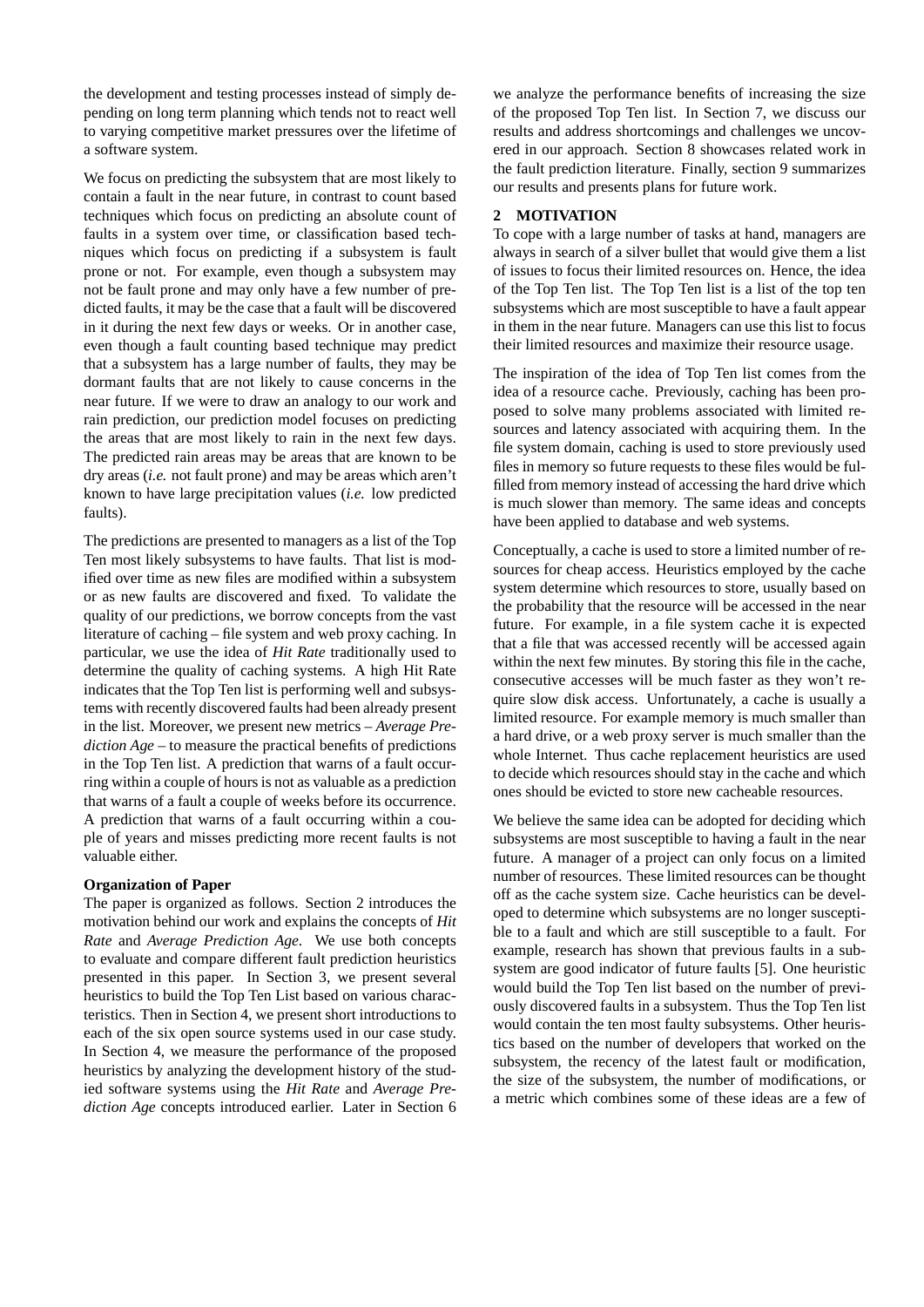the possible heuristics.

The rich literature of fault analysis and prediction can be used to develop heuristics and many of previous fault prediction findings can be validated using our presented approach. Fenton and Neil organize defect prediction models based on the source of the data used for the prediction into three main areas [5]:

- 1. Models based on size and complexity metrics
- 2. Models based on testing metrics
- 3. Models based on process quality metrics.

In addition, work by Graves *et al.*[6] and Munson and Khoshgoftaar [7] suggest using code change metrics such as code churn [3] to build quality prediction models. Any of these aforementioned model data can be used to build the Top Ten list. In particular, models based on size and complexity, or models based on the code change process are the most promising ones to build the Top Ten list, as the value of their metrics tends to change over the short term as source code is modified to enhance the software system. In contrast models based on process quality metrics such as CMM ratings tend to be more stable and would be more useful for long term predictions.

By basing the idea of Top Ten list on caching systems, we can borrow many of the well developed concepts used to study the performance of caching systems in our analysis. In particular, the concept of *Hit Rate (HR)*. Hit Rate is the most popular measure of the performance of a caching system. It is the number of times a referenced resource is in the cache. For example a Hit Rate of 60% indicates that six out of every ten requests to the cache found the resource being requested in the cache. For the analysis of the Top Ten list this would mean that six out of the ten subsystems that were in the Top Ten list had faults in them as predicted by the heuristic used to build the list. Thus, the higher the Hit Rate the better the prediction power of the heuristic and the usefulness of the Top Ten list, as managers aren't wasting resources on subsystems that are not susceptible to faults while missing other subsystems that are susceptible.

Unfortunately, using Hit Rate is not sufficient to measure the practical efficiency of the Top Ten list algorithms. Hit Rate only tells us if a subsystem that had a fault was in the Top Ten list or not. We hope to give managers enough advance warning time to react to the fault prediction. For example, if we have a 90% Hit Rate yet the subsystems that have faults are put in the Top Ten list just seconds or minutes before the fault is discovered in them, then such predictions although from a theoretical stand point are valid they are not practically useful. We would like to have a measure that is more practical, as managers require enough time to react to the proposed predictions. Hence, the time of adding a subsystem to the Top Ten list is important to obtain a more accurate measure of the performance of the Top Ten list. In contrast for web or file systems, the time of entry of a resource in the cache does not matter as long as the resource was found in the cache when requested. To overcome this limitation of the Hit Rate, we adopted two new metrics:

- 1. *Adjusted Hit Rate (AHR)*: The adjusted Hit Rate is a modified Hit Rate calculation which counts a hit only if the subsystem had been in the cache/Top Ten list for over 24 hours (other time limits are possible). For example we do not count a hit if the subsystem has been in the Top Ten list for just a couple of minutes. This will prevent us from inflating the performance of the heuristics used to build the list. In the rest of the paper we use the term Hit Rate (HR) to refer to AHR, unless otherwise noted.
- 2. *Average Prediction Age (APA)*: The Average Prediction Age calculates for each hit how long on average a subsystem has been in the cache/Top Ten. Although HR has been adjusted to account for predictions with a very short warning, we measure the APA to get a better idea of the age of predictions. For example, two heuristic may have similar HR but one heuristic predicts on average faults a week ahead of time whereas the other predicts them a full month ahead of time. A longer APA indicates a better performing heuristic for building the Top Ten list.

Using the HR and APA metrics, we proceed to evaluate various heuristics proposed in the following section.

## **3 HEURISTICS FOR THE TOP TEN LIST**

Many heuristics can be used to build the Top Ten list, in particular, previous findings and observations from published literature in fault prediction can be used to create heuristics. For the purposes of this paper, we chose to use the following heuristics for their simplicity and intuitiveness. They are by no means a full listing of all possible heuristics instead they are some examples to validate our proposed Top Ten list approach:

# **Most Frequently Modified (MFM)**

The Top Ten list contains the subsystems that were modified the most since the start of the project. The intuition behind this heuristic is that subsystems that are modified frequently tend over time to become disorganized. Also, many of the assumptions that were valid at one time have the tendency to no longer be valid as more features and modifications are performed on these subsystems. Eick *et al.* studied the concept of code decay [3]. Graves *et al.* showed that the number of modifications to a file is a good predictor of the fault potential of the file [6]. In other words, the more a subsystem is changed the higher the probability that it will contain faults.

This heuristic will tend to have a high APA as frequently modified subsystems will remain in the Top list for a long time. This may degrade the HR of this heuristic as it won't adapt to changes in the modification of files. For example, if in one release of an operating system all the work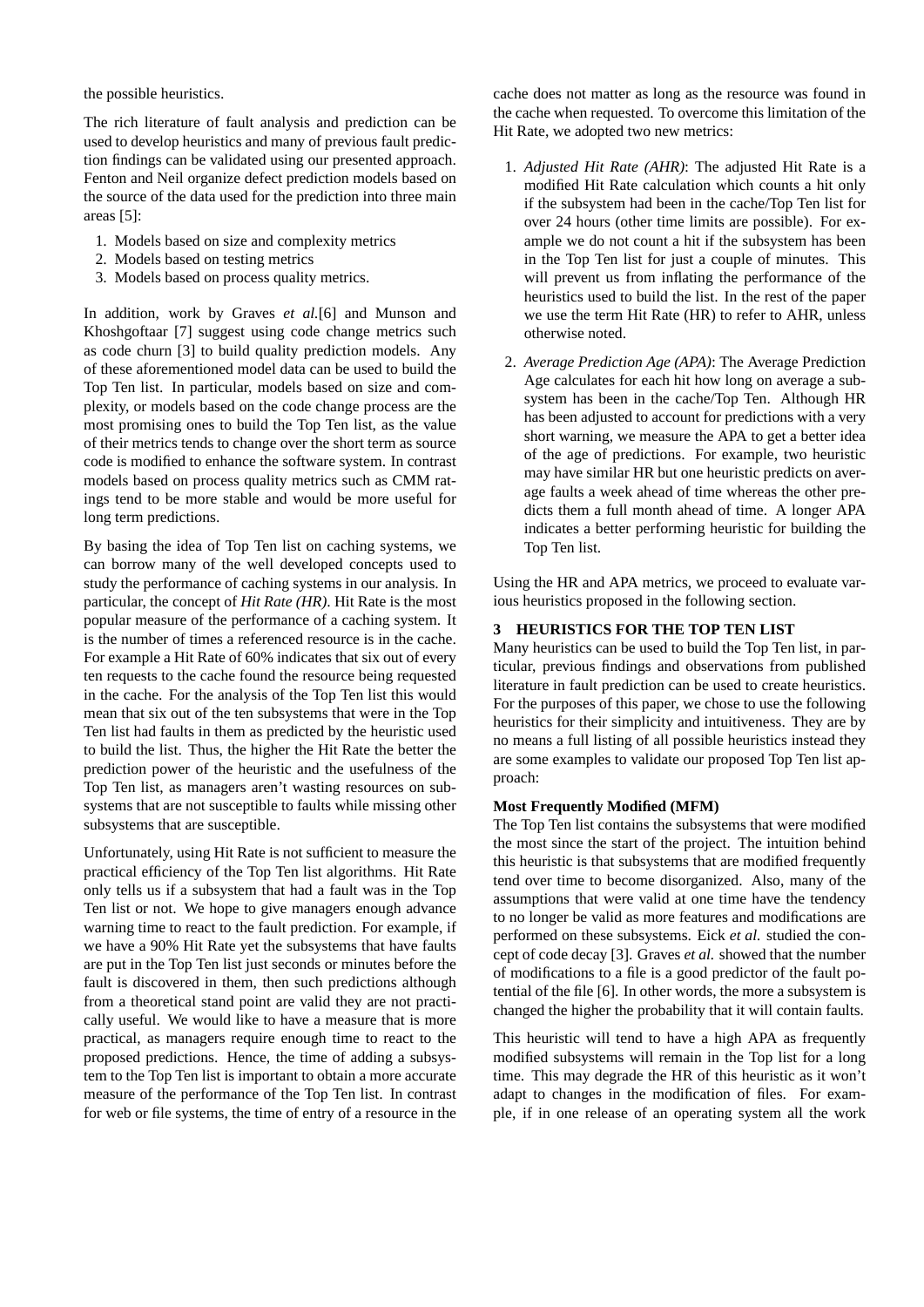has concentrated on improving the memory manager and in the following release all the work focused on improving the file system, then the MFM heuristic msy still be affected by the modification counts of the previous release and will give out bad predictions. This limitation is a concern for any frequency based approach and is commonly refereed to in the literature of caching as the *cache pollution problem* [2]. To overcome this problem, heuristics that update the list based on a combination of the frequency and recency of a modification could be used.

#### **Most Recently Modified (MRM)**

The Top Ten list contains the subsystems that were recently modified. In contrast to the Top Ten list built using the MFM heuristic, the MRM Top Ten list is changing at a much higher rate as new files are modified continuously and are inserted in the Top Ten list. The intuition behind this heuristic is that subsystems that are modified recently are the ones most likely to have a fault in them. Finding faults in subsystems that were not modified for a long time is highly unlikely. In [6], Graves *et al.* showed that more recent changes contribute more to fault potential than older changes over time.

#### **Most Frequently Fixed (MFF)**

The Top Ten list contains the subsystems that have had the most faults in them since the beginning of the project. The intuition behind this heuristic is that subsystems that have had faults in them in the past will always tend to have faults in them in the future. Again this heuristic, like MFM suffers from the *cache pollution problem*.

#### **Most Recently Fixed (MRF)**

The Top Ten list contains the subsystems that had faults in them recently. The intuition behind this heuristic is that subsystems that had faults in them recently will tend to have more faults showing up in the future till most of the faults are found and fixed. In contrast, a Top Ten list built using the MFF will be a lot more stable than a list built using the MRF, as the subsystems in the list won't be changed as often.

The aforementioned heuristics represent a small sample of a variety of heuristics that can be used to build a Top Ten list. Conceptually, each heuristic can depend on one or a combination of the following characteristics of a software system.

- 1. *Recency*: The recency of modifications or fault fixes applied to the source code, such as MRM and MRF.
- 2. *Frequency*: The frequency of modifications or fault fixes applied to the source code, such as MFM and MFF.
- 3. *Size*: The size of subsystems or the size of modifications.
- 4. *Code Metrics*: The fault density, the cyclomatic complexity [8], or simply the LOC.
- 5. *Co-Modification*: Subsystems modified together will tend to have faults during similar times, for example.

We note that the problem of fault prediction has some char-

acteristics that are different from classical caching literature, in particular:

- Whereas for file and web systems the number of possible resources to be cached is rather large, the number of subsystems that are analyzed for inclusion in the Top Ten list is limited, as managers have a limited number of resources to allocate to investigate the suggestions of the Top Ten list.
- Furthermore, CPU usage, algorithm complexity, and responsiveness of the caching heuristics are not a major issue due to the small number of subsystems that need to be analyzed. Also we expect the Top Ten list to be generated on a daily or weekly basis (or whenever needed) thus more complex and elaborate algorithms could be used to build the list. This is not possible in web and file system caching where the user expects an immediate and quick response.
- Finally, as pointed out earlier, a simple HR metric is not sufficient to measure the practical benefits of a heuristic, as managers require enough advance warning time to react to suggestions.

### **4 STUDIED SYSTEMS**

To study the benefits of using the Top Ten list in the development of large software systems, we evaluated our proposed approach using six large open source software systems. In this section we give an overview of each of these systems. Table 1 summarizes the details for these software systems. The oldest system is over ten years old and the youngest system is five years old. For each system, we list the number of subsystems it has and the number of faults that were discovered in it according to our fault discovery process described below. For example, the Postgres database systems is written in C, contains 104 subsystems, and has had 1401 faults over its lifetime.

In the following subsections, we give details of the studied software systems. To measure the performance of the Top Ten list, we used the development history of these six software systems. The development history is stored in a source control system, such as CVS [13, 15] or Perforce [12]. The source control system stores all modifications that occur to each subsystem in the software system as it evolves. Each modification records the changed lines in the subsystem, the reason for the change, and the exact date of the change. Using a lexical technique, similar to [9], we automatically classify modifications into three types based on the content of the detailed message attached to a modification:

**Fault Repairing modifications (FR):** These are all modifications which contain terms such as *bug*, *fix*, or *repair* in the detailed message attached to the modification. The Top list attempts to predict ahead of time which subsystems are most susceptible to have such a modification applied to them in the near future.

**General Maintenance modifications (GM):** These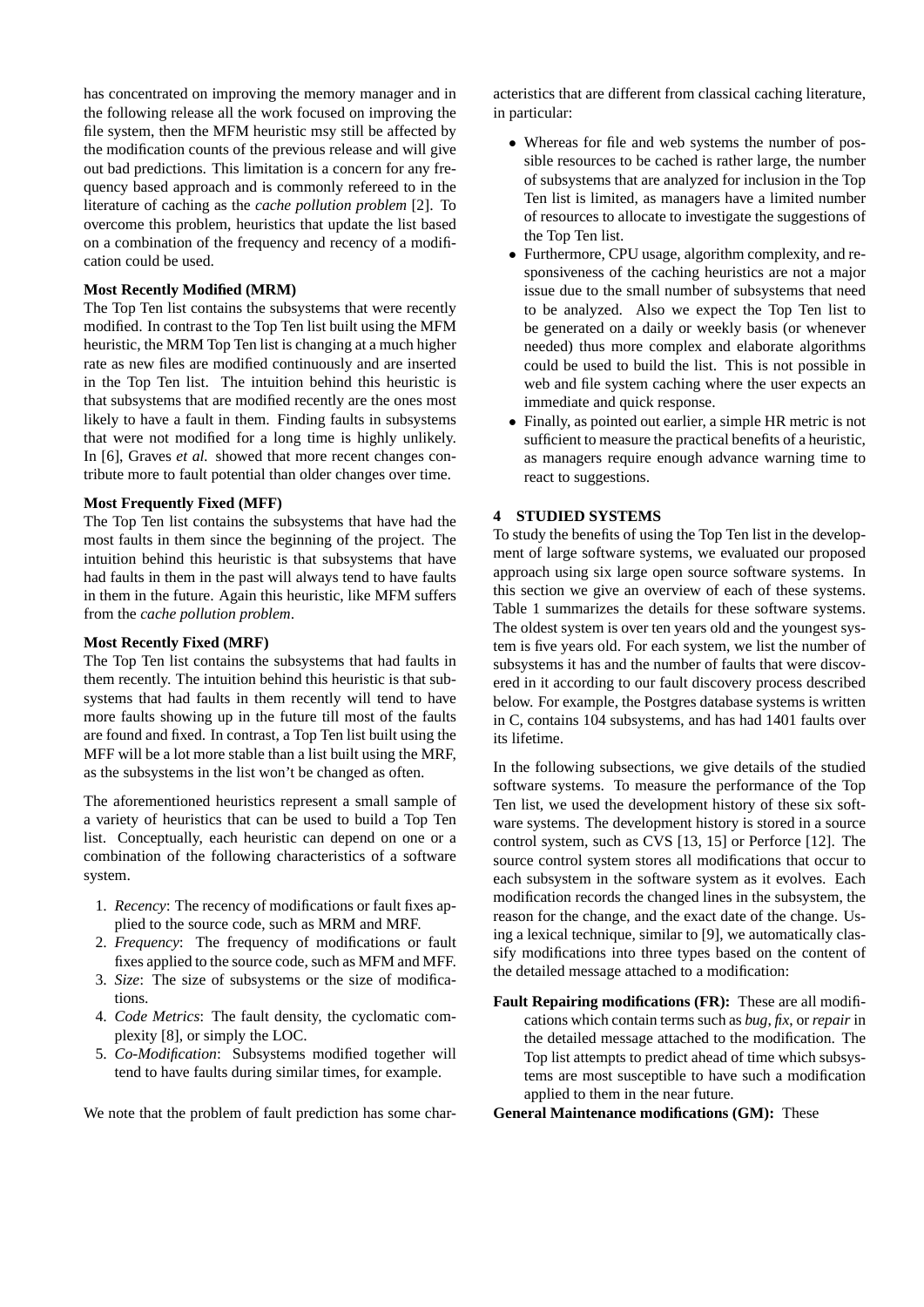are modifications that are mainly bookkeeping ones and do not reflect the implementation of a particular feature. These modifications are removed from our analysis and are never considered. For example, modifications to update the copyright notice at the top of each source file are ignored. Modifications that are re-indentation of the source code after being processed by a code beautifier pretty-printer are ignored as well.

**Feature Introduction modifications (FI):** These are modifications that are not FR or GM modifications.

The detailed description of the history of code development provides a rich opportunity to replay the history of the development of a software system and measure the benefits that the developers would have got if approaches such as the Top Ten list were accessible to them.

| Application    | Application         | Start                      | Subsys. Faults Prog. |      |                             |
|----------------|---------------------|----------------------------|----------------------|------|-----------------------------|
| Name           | Type                | Date                       | Count                |      | Lang.                       |
| <b>NetBSD</b>  | OS                  | 21 March 1993              | 393                  | 2451 | C                           |
| <b>FreeBSD</b> | OS                  | 12 June 1993               | 182                  | 3264 | $\mathcal{C}_{\mathcal{C}}$ |
| OpenBSD        | ΩS                  | 18 Oct 1995                | 401                  | 1015 | $\mathcal{C}_{\mathcal{C}}$ |
| Postgres       | <b>DBMS</b>         | 9 July 1996                | 104                  | 1401 | $\subset$                   |
| <b>KDE</b>     | Windowing<br>System | 13 April 1997              | 167                  | 6665 | $C_{++}$                    |
| Koffice        | Suite               | Productivity 18 April 1998 | 259                  | 5223 | $C_{++}$                    |

**Table 1:** Summary of the Studied Systems

# **Postgres DBMS**

Postgres is a sophisticated open-source Object-Relational DBMS supporting most of the SQL constructs. Its development started in 1986 at the University of California at Berkeley as a research prototype. Since then it has become an open source software with a globally distributed development team. It is being developed by a community of companies and people co-operating to drive its development. In our case study we use data beginning with 1996 when Postgres became an open source project.

# **KDE K Desktop Environment**

Another system we examined in our case study is the *KDE* (K Desktop Environment) system. The *KDE* project is an Open Source graphical desktop environment for Unix workstations. It seeks to fill the need for an easy to use desktop for Unix workstations, similar to the desktop environments found under Mac OS or Microsoft Windows. With several hundred developers working on it, it is consists of over 2.6 million lines of code at present.

# **KOffice Office Productivity Suite**

The *KOffice* productivity suite is an integrated office suite for *KDE*, the K Desktop Environment. The full suite is developed by a community of software developers online under an open source license. It features a full set of applications which work together seamlessly to provide the best user experience possible. The list of applications are: *KWord* a word processor, *KSpread* a spreadsheet application, *KPresenter* a presentation program, *Kivio* a visio-style flowcharting application, *Karbon14* a vector drawing application, *Krita* a raster-based image manipulation program like Adobe Photoshop, *Kugar* a business reports generating tool, *KChart* a chart drawing tool, *KFormula* a powerful formula editor, and *Kexi* a small database similar to Microsoft Access.

### **FreeBSD Operating System**

*FreeBSD* is an operation system (OS) for desktop and server applications. It features a high performance networking and file system which are able to sustain high loads. It is used in many Internet and Intranet servers. It is based on the 4.4BSD code which in turn is based on the AT&T BSD code. It is being developed under an open source licence with many developers worldwide working on it. In contrast to Linux where Linus Torvalds gets to choose which features to add or remove from the OS, *FreeBSD* development model revolves around a group of hundreds of individual programmers called the "Committers". The Committers have the ability to make any change needed to the official *FreeBSD* source base at any time. The selection of Committers and resolution of disputes are handled by the *FreeBSD* Core Team. The Core Team acts like a board of directors. A similar model is followed by the *OpenBSD* and *NetBSD* projects.

## **OpenBSD Operating System**

*OpenBSD* is another BSD based operating system which is developed through an open source licence. It focuses on security with the goal of creating the most secure operating system available. The development focuses on code auditing and on ensuring that each line in the code base in analyzed for security holes.

# **NetBSD Operating System**

*NetBSD* is derived from 4.4BSD and 386BSD code base. It is being developed with a primary focus on creating an extremely portable and flexible OS. It runs on over 30 hardware platforms and provides a lot of flexibility to enable research and experimentation with many different types of hardware, and protocols.

We believe that the variety of development processes used. implementation programming languages, features, domain of the studied software systems ensures the generality of our results and their applicability to different software systems. Nevertheless, our results may only generalize to open source projects since we did not analyze commercial software systems. In the following sections we explain how we used the development history of the studied software systems in our analysis. Also, we present the performance of the heuristics presented in Section 3 against each of the studied software systems.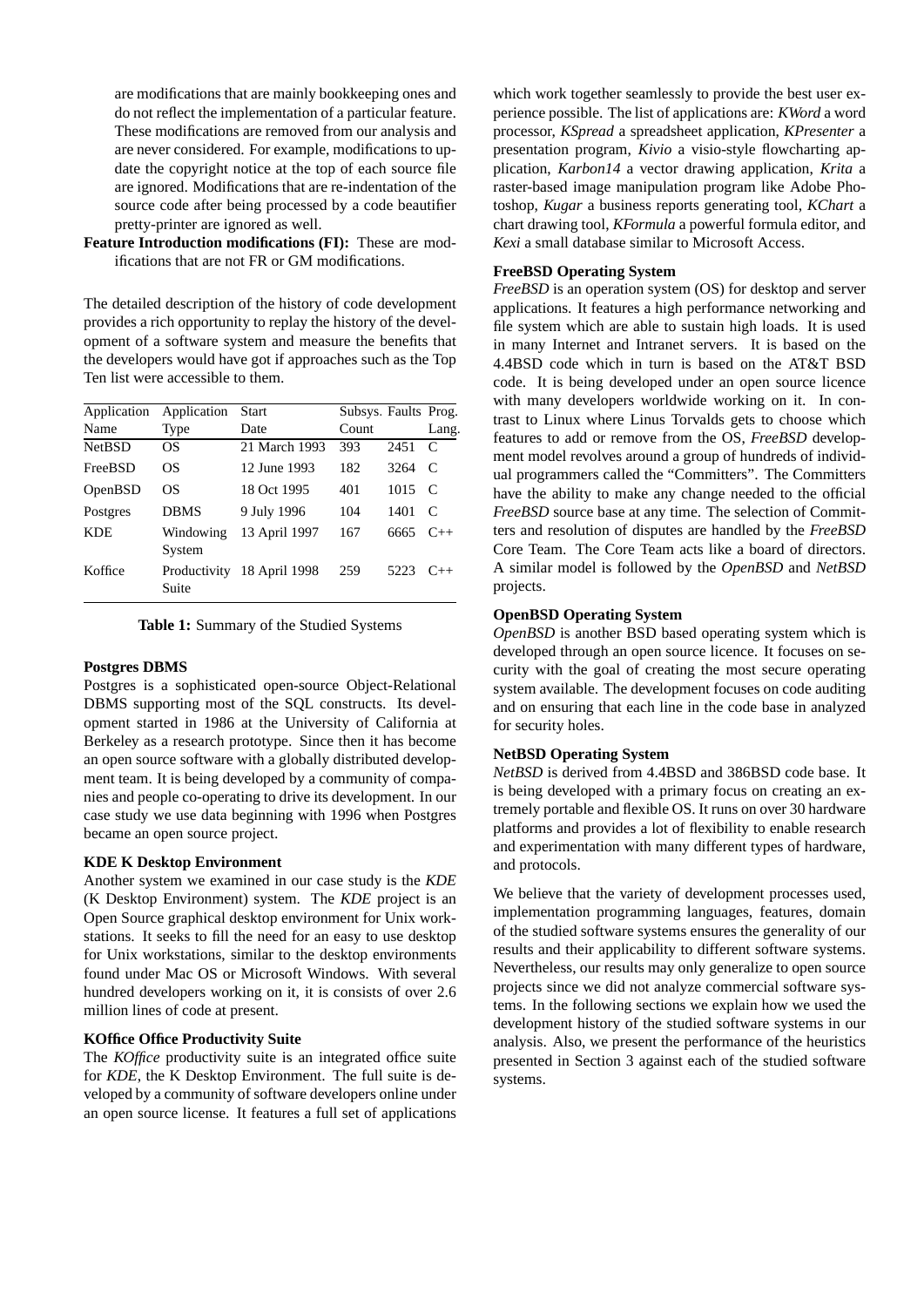

**Figure 1:** Hit Rate For The 4 Proposed Heuristics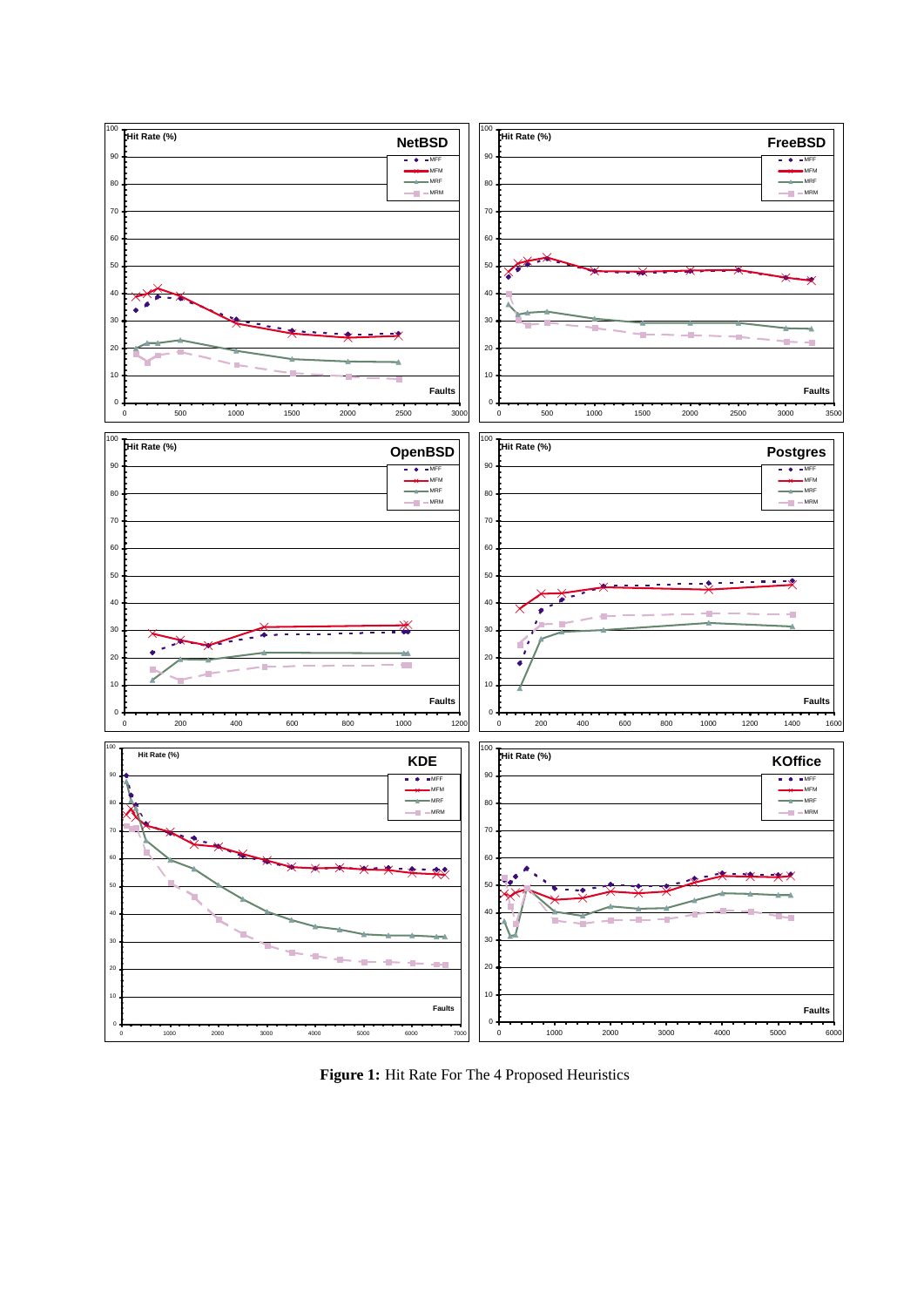# **5 MEASURING THE PERFORMANCE OF THE TOP TEN LIST**

In this section, we measure the performance of the heuristics proposed in Section 3, to build the Top Ten list. For each of the software systems we analyzed the source control repository automatically without any user intervention. We chose to ignore the first year in the source control repository, due to the special startup nature of code development during that year as each project initializes its development process and the corresponding effect on its source code repository. We then used the following three years to measure the performance. For each heuristic, we plot the Hit Rate (HR) versus the fixed faults over the three year period. Furthermore, we calculate the total Hit Rate and the Average Prediction Age (APA) over the studied three years for each of the six open source systems we studied.

Figure 1 shows the performance for the four proposed heuristics. In the figure we show the *Hit Rate* of the Top Ten list using each heuristic for each fault that occurs. For example for *NetBSD* once there are 1000 faults, the Hit Rate for the heuristics are as follow: MFF (29%) MFM (30%) MRF  $(20\%)$  and MRM  $(15\%)$ . We note that we do not show the Hit Rate for the first 100 faults, as we choose to use the first 100 faults to calibrate our Top Ten list with some historical data to gain a more realistic and fair comparison of the different heuristics as the Top Ten list fills up slowly over time.

Examining the figure, we note that the two heuristics (MFM and MFF) that are based on a count of modifications or faults have the best performance. In contrast, the other two heuristics (MRM and MRF) which are are based on the recency of modifications and detection of faults in a subsystem do not perform as well.

Furthermore, the performance of MFF at the beginning is always worse than the performance of MFM, this is due to the fact that at the beginning there are not as many faults thus the MFF heuristic performance is negatively affected. The need of MFF for a large number faults to calibrate itself suggests the need for a heuristic based on the modifications count at the beginning of the development of the project. Later on we may switch to a heuristic that is based on the fault counts if it is performing better. In our analysis, we see that around 400 - 500 faults, the MFF has enough faults to calibrate well.

Over time, the performance of the proposed heuristics either decline or stay constant except for the *Koffice* system where it improves. The decline in the prediction quality may suggest that the Top Ten list has been polluted by subsystems that were very highly modified/fixed in the past but are no longer being modified in the later years. An enhanced heuristic that overcomes this problem may be very beneficial in improving the performance of the list.

Table 2 summarizes the performance metrics over the three years of data used in the study. In particular, we notice that the unadjusted Hit Rate (HR) for the recency based heuristics, such as MRM and MRF, drops significantly once the Adjusted Hit Rate (AHR), which does not count hits with a short warning time, is calculated. By examining the Average Prediction Age we see that it is less than a day in many of the cases where the recency based heuristic is used.

| Application Heuristic |            | <b>HR</b> | <b>AHR</b> | APA       |
|-----------------------|------------|-----------|------------|-----------|
|                       |            | (% )      | (% )       | (in days) |
| <b>NetBSD</b>         | <b>MRM</b> | 22.4      | 9          | 0.3       |
|                       | <b>MRF</b> | 20.6      | 15         | 0.8       |
|                       | <b>MFM</b> | 24.4      | 24.4       | 133.8     |
|                       | <b>MFF</b> | 25.3      | 25.3       | 138.7     |
| FreeBSD               | <b>MRM</b> | 32.6      | 22.2       | 0.98      |
|                       | <b>MRF</b> | 32.6      | 27.2       | 1.7       |
|                       | <b>MFM</b> | 44.9      | 44.9       | 252.7     |
|                       | <b>MFF</b> | 45.1      | 45.1       | 245.1     |
| OpenBSD               | <b>MRM</b> | 28.5      | 17.6       | 0.71      |
|                       | <b>MRF</b> | 24.5      | 21.8       | 3.11      |
|                       | <b>MFM</b> | 32.1      | 32.1       | 182.22    |
|                       | <b>MFF</b> | 28.8      | 28.8       | 168.5     |
| Postgres              | <b>MRM</b> | 42.1      | 36.2       | 3.3       |
|                       | <b>MRF</b> | 35.4      | 31.4       | 4.4       |
|                       | <b>MFM</b> | 48.4      | 48.4       | 287.8     |
|                       | <b>MFF</b> | 46.6      | 46.6       | 288.6     |
| <b>KDE</b>            | <b>MRM</b> | 46.6      | 21.7       | 1.4       |
|                       | <b>MRF</b> | 49.3      | 31.7       | 3.9       |
|                       | <b>MFM</b> | 54.3      | 54.3       | 375.4     |
|                       | <b>MFF</b> | 56.1      | 56.1       | 394.1     |
| Koffice               | <b>MRM</b> | 53.6      | 38.3       | 2.4       |
|                       | MRF        | 56        | 46.6       | 4.6       |
|                       | <b>MFM</b> | 53.4      | 53.4       | 133.8     |
|                       | <b>MFF</b> | 54.1      | 54.1       | 341.3     |

**Table 2:** HR, AHR, and APA for the Studied Systems During the 3 Years

# **6 THE EFFECTS OF A LARGER LIST**

In the previous section, we presented the performance of the Top Ten list approach using various heuristics. In this section, we examine if increasing the size of the list would improve the performance of the heuristics. Due to space restrictions we will focus on only two of the four proposed heuristics, we chose MFM to represent the frequency based heuristics as its performance is very similar to MFF and we chose MRM to represent the recency based heuristics as its performance is similar to MRF.

For both MFM and MFF, we re-ran the same experiments done in the previous section while varying the size of the Top Ten list. We chose to make the size of the list as a function of the number of subsystems (subdirectories) in the software system. Thus we chose to have the size of the list vary between 2%, 10%, 20%, 50%, 80%, and 100% of the number of subsystems. In the case of 100%, we are able to see the best possible HR but unfortunately this is not practical as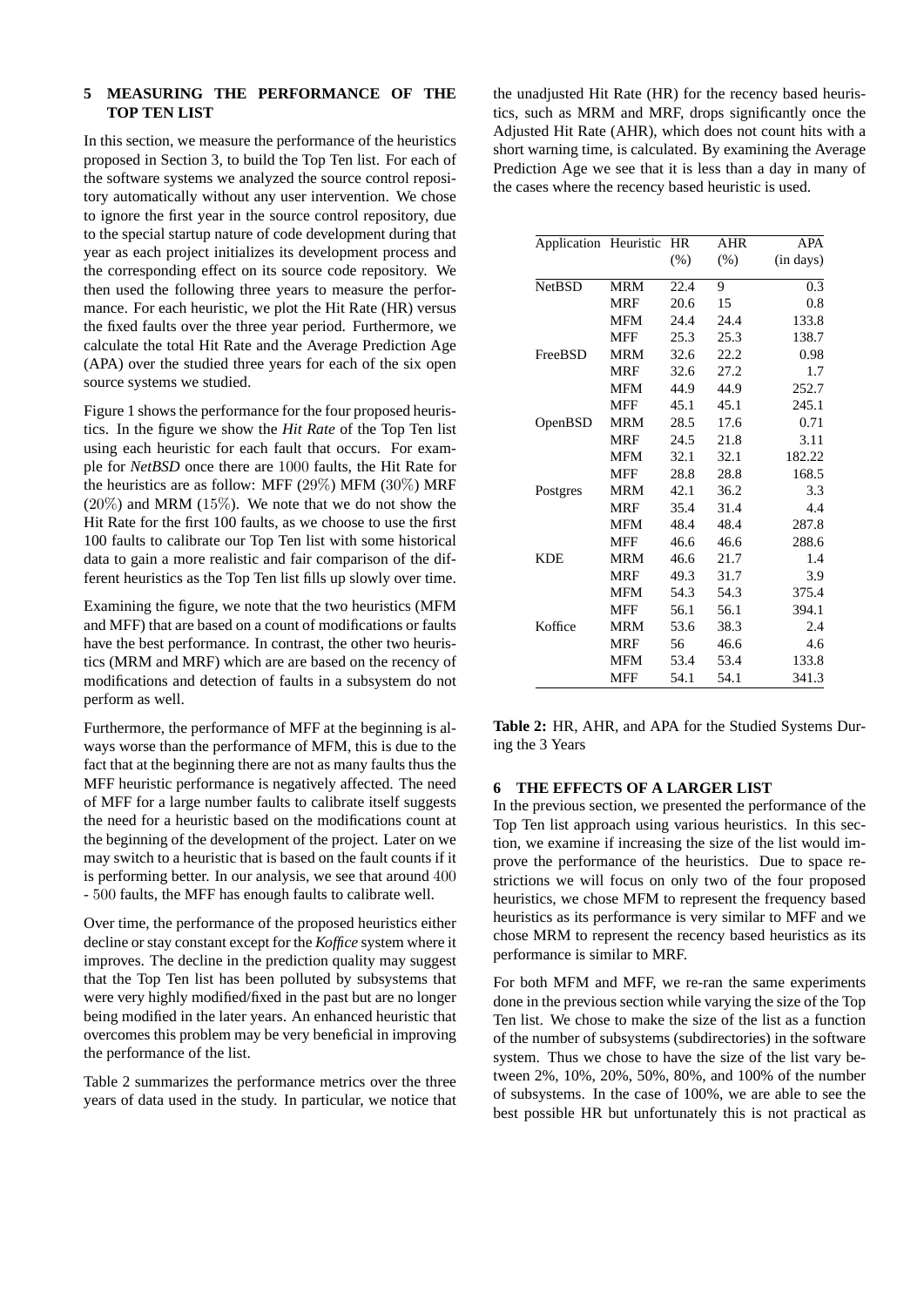

**Figure 2:** Hit Rate Growth As a Function of The Top List Size Using MRM Heuristic

managers would have to focus their attention to all the subsystems in the software system which defeats the purpose of a Top list.

Figures 2 and 3 show the growth of the Hit Rate as we vary the size of the Top list. We notice that when the Top list size is under 50% of subsystems in the software system then MFM (frequency based heuristic) outperforms the MRM (recency based heuristic). Once we are above 50% both types of heuristics have the same performance. Also we can never reach a Hit Rate of 100% as we always have misses in our predictions as we populate the list initially. For example, for the MFF heuristic a subsystem would have to have at least one fault that was not predicted at the beginning to be considered for inclusion in the predicted Top list.

Examining the growth of the Hit Rate in Figures 2 and 3, we notice that the Hit Rate exhibits a logarithm growth as we increase the size of the Top list. This indicates that the benefit of increasing the size of the Top list diminishes exponentially. From both figures, we see that a Top list which is around 20% the number of subsystems in the software achieves the best return on investment for managers. The 20% value supports previous findings by Munson and Khoshgoftaar [10] and by Adams [1] which showed that faults tend to occur in a subset of the subsystems of large software systems. It also showcases the value of using the Top Ten list as managers will expend less effort on fault-free subsystems and can allocate more resources to troublesome ones.

## **7 DISCUSSION**

In this section, we elaborate on issues relating to the performance of the heuristics used to build the Top list.



**Figure 3:** Hit Rate Growth As a Function of The Top List Size Using MFM Heuristic

**An Accurate Measure of the Performance of a Heuristic**

The Top Ten list assists managers in allocating testing resources by focusing on the subsystems that are likely to have a fault appear in them in the near future. In our analysis, we used the change history to measure the performance of heuristics. In particular, we used the fact that a fix was applied to a subsystem as an indication that a fault was detected in that subsystem. A record of all reported bugs from the field throughout the lifetime of a software system could have been used to evaluate the performance of the different heuristics. Unfortunately, for many open source systems detailed bug tracking systems do not exist. Furthermore, reported bugs are not an indication of the occurrence of faults or their severity, since the reported bugs may be due to misunderstandings of the functionality of the software system by the reporter of the bug. We believe that the use of fixes instead of bug reports is a reasonable measure since detailed bug reports do not exist for the systems we studied, and managers tend to focus their resources on the most critical faults.

#### **Performance of Fault Based Heuristics**

In our analysis we used two heuristics (MFF and MRF) that are based on fault counts. Unfortunately even though these two heuristics have good performance as presented in the previous section, it may be challenging to measure their performance if a Top list did actually exist for the development team. The Top list biases the effort and work performed by a development team. There is a high tendency for developers to focus their testing resources to subsystems that are in the Top list. Thus over time, the fault discovery may be influenced by the Top list and using the fault counts becomes an inaccurate measure. Instead using heuristics based on the modification counts are likely to be more stable and unaffected by the Top list suggestions. This poses an interesting challenge for software engineering research where introduc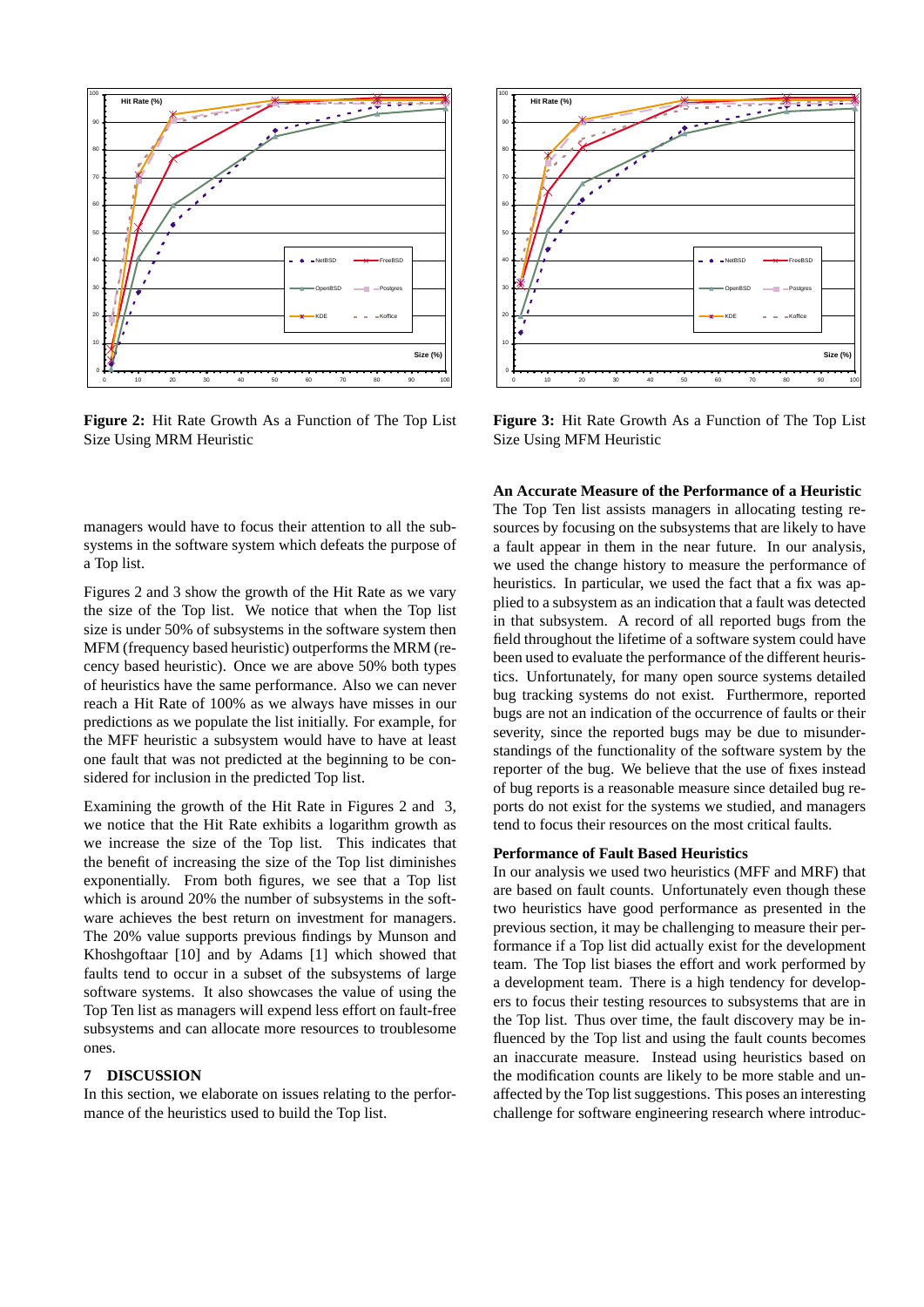ing new techniques to a process may invalidate the analysis of benefits of the new techniques. Thus, even though historical data show the benefits of a research idea, validating the idea in a practical setting may reveal interesting challenges and issues.

### **Determining a Practical Average Prediction Age**

Throughout the paper we emphasized the need for heuristics that are able to provide high HR. To ensure that our results are useful and practical we measured the Prediction Age (PA) for each hit and chose not to count hits with low PA. As a manager is not given enough warning to react when the PA is low. We then chose to measure the APA which is the sum of the PA's for all the Hits divided by the number of hits. Looking at Table 2, we list the APA for all heuristics for each of the studied software systems. As pointed out earlier, recency based heuristics have a rather low APA. Unfortunately, frequency based heuristics have a high APA. This is mainly due to the *cache pollution problem*. The need for a heuristic that can combine a low APA with a high HR is justified. It would be very useful and practical for managers to get advance warnings that are not too early and are not too late. We now briefly discuss and present some measurements for such a heuristic.

Based on the results shown in Table 2, we would like a heuristic which keeps track of the recency and measures the frequency of events as well. We propose the use of an exponential decay function to build our heuristic. The decay function would reduce exponentially the effect of a modification or a fault on the probability that a fault will be discovered, based on how long ago a fault/modification to the subsystem has occurred. Then to measure the frequency, instead of adding up the number of times a modification/ fault occurred, we add up the exponentially decayed values. Consequently, given two subsystems who both have had 3 modifications to them, the subsystem with the 3 more recent modifications will have a higher heuristic value and would be considered more likely to have a fault discovered in the near future. More formally, we define a heuristic function  $(HF)$ and the Top list is created by choosing subsystems with the highest  $HF$  value. The  $HF$  for a modification based heuristic is defined as:

$$
HF(S) = \sum_{m \in M(S)} e^{T_m - Current\ Time}
$$

where  $M(S)$  is the set of modifications to a subsystem S and  $T_m$  is the time of modification m.

We reran our results on four of the software systems in our system. Table 3 shows the performance results for using an exponential decay heuristic. We note that the APA values are much more moderate compared to the corresponding values shown in Table 2. The APA suggests that the new heuristic provides enough early warning and is still capable of dynam-

| Application AHR | (% ) | <b>APA</b><br>(in days) |
|-----------------|------|-------------------------|
| <b>NetBSD</b>   | 25.3 | 26.1                    |
| FreeBSD         | 42   | 129                     |
| OpenBSD         | 33.1 | 38.6                    |
| Postgres        | 49   | 33.8                    |

**Table 3:** AHR and APA for the Exponential Decay Heuristic

ically updating as the development of the project progresses over time.

## **8 RELATED WORK**

The work most closely related to our work is done by Khoshgoftaar *et al.* In [7], they present a technique to predict the order of the subsystems that are most likely to have a large number of faults. The main similarity between our work is the recognition that managers have limited resources and need to focus these limited resources on a selected few subsystems in a large software project. Whereas, Khoshgoftaar orders subsystems based on their degree of fault proneness, we order subsystems based on their likelihood of containing a fault in the near future. Thus, our technique may choose to rank highly subsystems that may not be considered fault prone, yet they may have a fault appearing very soon in them.

### **9 CONCLUSIONS AND FUTURE WORK**

We presented a new approach to assist managers in determining which subsystems to focus their limited resources on. By using this approach managers should be able to allocate testing resources wisely, locate faults in a timely manner and fix them as soon as possible. The approach uses ideas that have been extensively researched in the literature of web and file systems. The idea of caching as a limited resource is extended to the idea of limited testing resources. We show that the problem of determining which entities to cache is similar to the problem of determining which subsystems to focus testing resources on. We present the concept of Hit Rate which is widely used to measure the performance of various caching heuristics. Then we extend it to measure the performance of our heuristics that are used to build the Top Ten list.

We studied our proposed approach and heuristics using the development history of six large open source project. We saw that we can achieve a Hit Rate that is higher than 60% for some of the systems. We then examined the possibility of increasing the size of the Top Ten list and noticed that a list that contains 20% to 30% of the subsystems in a software system provides very good results even when using rather simple heuristics (Figures 2 and 3). We then presented a more elaborate heuristic based on an exponential decay function. We showed that the results using the new heuristics combine the benefits of early warnings for faults and the ability to dynamically adjust as new development data is available.